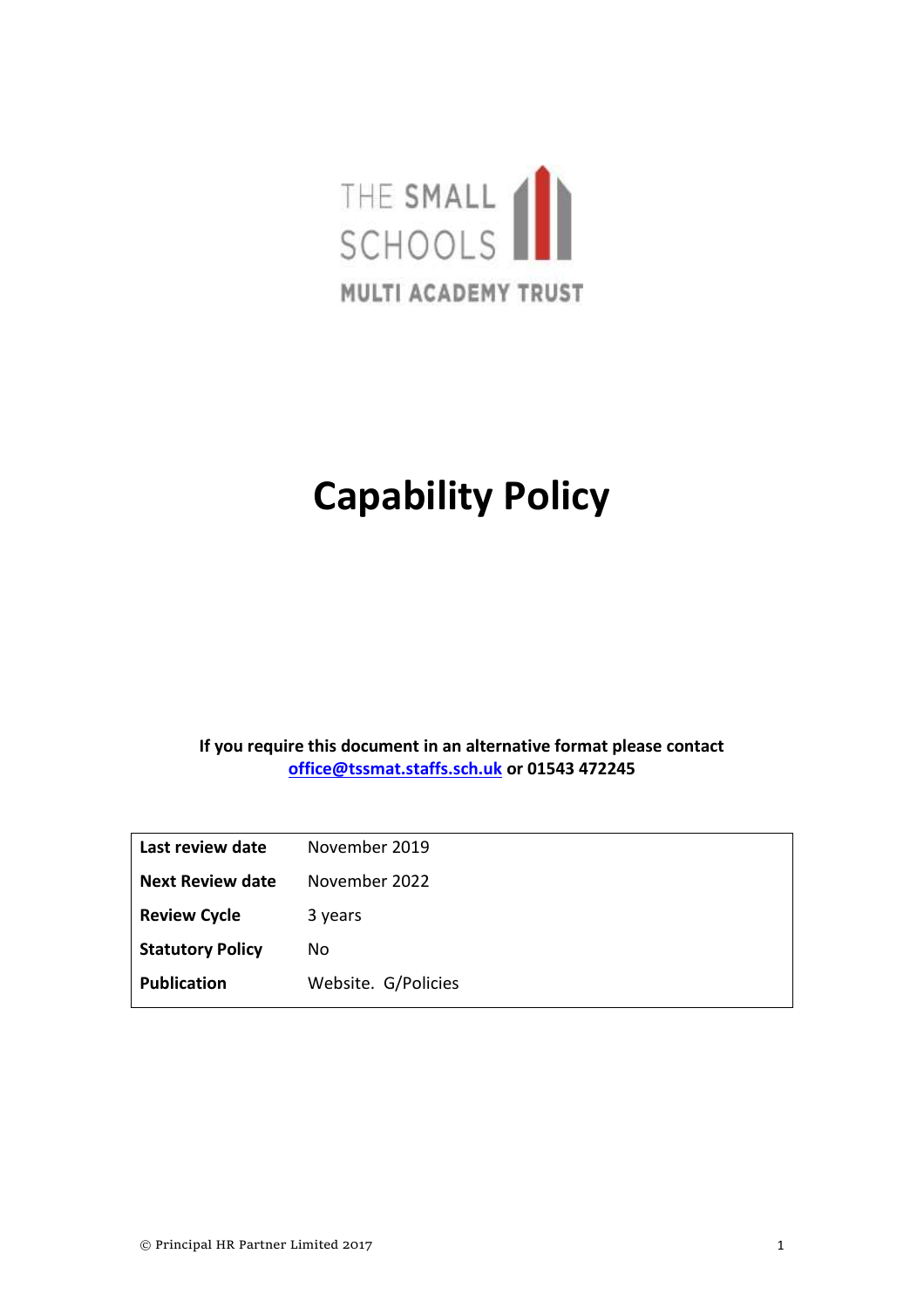## **Capability Policy**

## **1. Purpose**

The purpose of this procedure is to ensure that concerns about the standards of professional performance achieved by all staff within The Small Schools Multi Academy Trust are dealt with in a systematic and fair way.

The Trust is committed to supporting and retaining individuals who have the right motivation, skill and experience to make a positive contribution to the Trust's success and the delivery of high quality education.

The Trust is committed to achieving this through:

- Setting high standards of expectation consistent with the school community expectations of our Trust and relevant professional standards;
- The application of consistent and fair procedures in accordance with good practice and equal opportunities;
- Adhering to relevant employment legislation and statutory guidance.

## **2. Scope**

This procedure applies to all colleagues including, temporary, fixed term staff and casual staff regardless of length of service. This procedure does not form part of your contract of employment and may be varied from time to time.

This procedure is not intended to deal with the following matters:

- a) discipline and conduct;
- b) staffing reductions, school closures and displacement;
- c) ill health;
- d) professional competence of newly qualified teachers who have not yet successfully completed their initial period of assessment;

Separate procedures exist for dealing with these matters.

This procedure provides a framework for dealing with performance issues. Its main aim is to allow any professional difficulties to be identified, addressed and resolved. These difficulties might relate to any aspect of the colleague's responsibilities. These issues tend to be complex and specific to the individual and therefore it is undesirable to lay down a rigid procedure for dealing with them, particularly in the early stages.

The over-riding requirements are fairness and reasonableness. The colleague is naturally entitled to expect fair treatment, including appropriate guidance and advice from the Headteacher, colleagues and external advisers as appropriate. There can be a conflict of interest in the process of monitoring the performance of a colleague and supporting a colleague in improving their performance. Wherever possible, the person who monitors the performance of the colleague should not be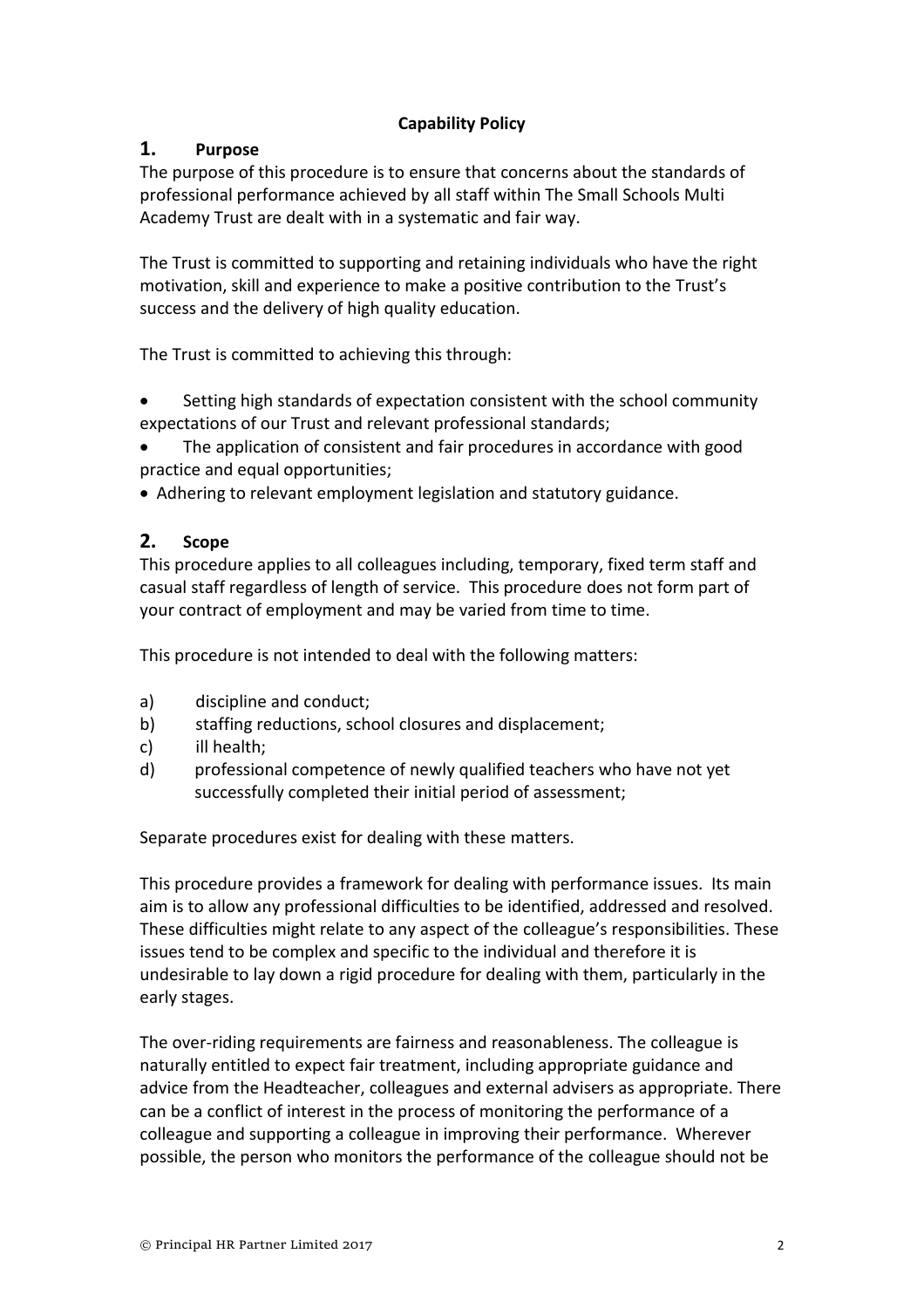the one who offers support. However, the procedure has to operate in the context of limited resources and of the nature and requirements of a colleague's job.

No formal action will be taken against an official of a professional association or trade union until a full time official of the association have been notified first.

## **3. Accountabilities**

The CEO is accountable for ensuring that managers are appropriately trained to implement this procedure and that a relevant action plan for monitoring and support, has been in place before this procedure is initiated.

## **Appropriate Manager**

The Headteacher usually undertakes the role of evaluating and reviewing the performance of staff who are subject to the capability procedure. In case of a Headteacher subject to this procedure, this would usually be the CEO. In the case of a CEO subject to this procedure, this would be the Chair of Directors. The person undertaking this role is referred to as the Appropriate Manager for the purposes of this procedure.

## **Directors**

Directors should not normally be involved with a capability procedure, relating to a colleague, before the dismissal stage. The exception to this is where a Director or Directors are involved in considering an appeal against a warning, or in a capability procedure against a Headteacher or CEO, when the Chair of Directors will undertake the monitoring and evaluation of performance supported by an appropriate Professional Lead. It is important to be prepared for the possibility of dismissal. The procedure requires that a sufficient number of impartial Directors remain available for the first and appeal committees. Normally at least three Directors are required for each committee.

## **Professional Lead**

An appropriate professional should be appointed to support the Chair of Directors when undertaking the monitoring and evaluation of performance of a CEO. This could be a representative of the local authority, a professionally qualified and experienced school leader or external consultant.

## **Professional Advisers**

School improvement advisers or other advisers with education or Human Resource experience may advise and where appropriate assist with the process, including classroom observation and providing support and advice at formal meetings.

## **Trade Unions and Professional Associations**

A colleague has an entitlement to be accompanied by a trade union representative or colleague at all formal meetings. If the colleague's chosen companion is not available at the time proposed for the meeting or hearing, a mutually convenient time should be arranged within 5 working days of the original date.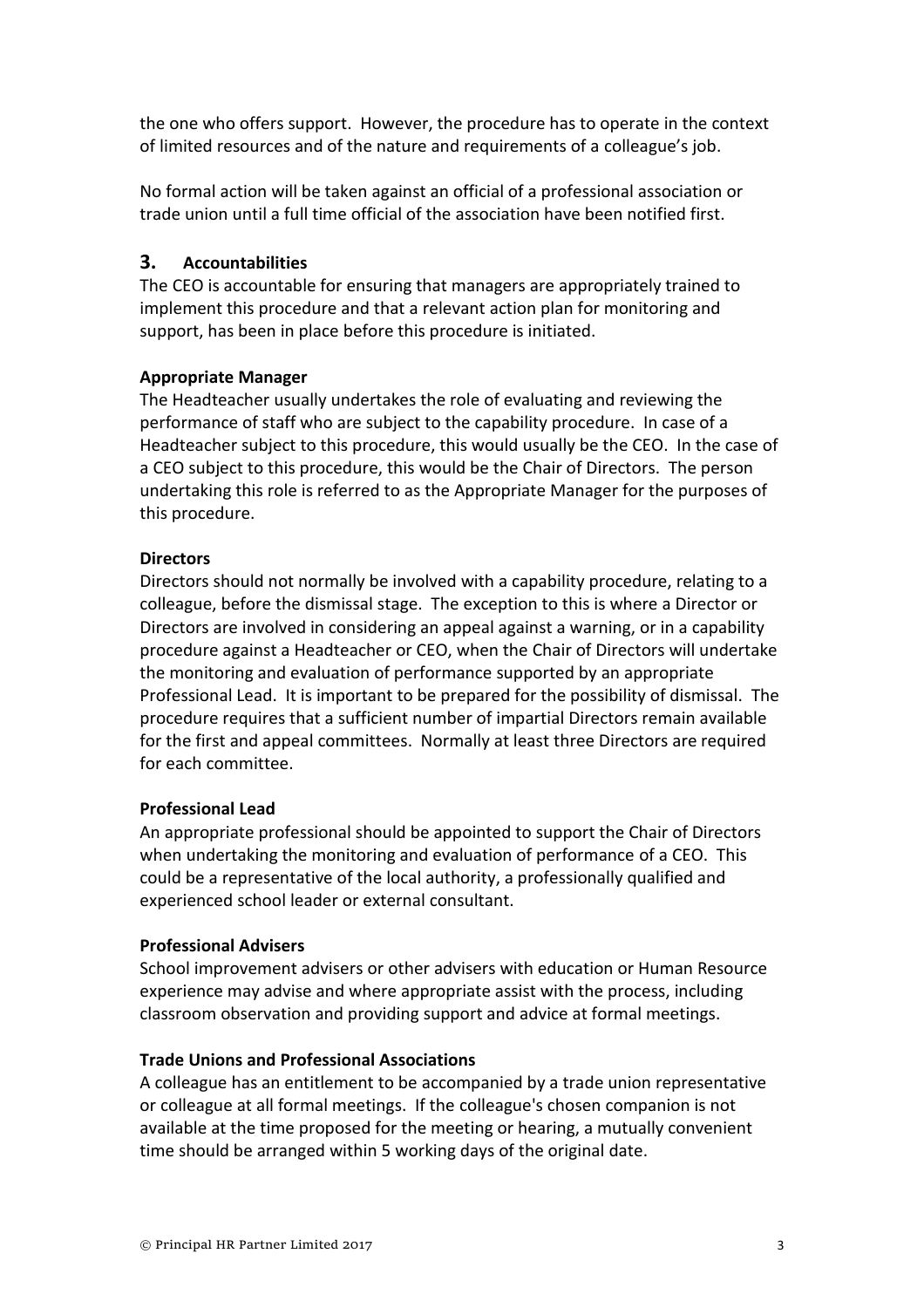Schools are advised to consider allowing colleagues to be represented at the informal stage of the procedure, this helps to ensure that appropriate external advice is available and that the relevant action plans for monitoring and support are agreed as appropriate in the circumstances.

#### **Colleagues**

All colleagues have a responsibility to maintain high standards of performance. Colleagues are responsible for maintaining an appropriate level of skill and knowledge to fulfil their role and must seek advice and support at an early stage where they experience difficulties in meeting organisational standards of performance.

## **4. Guiding Principles**

The following guiding principles will apply:

**Safeguarding** - The safeguarding of young people is a priority for our Trust. All colleagues must comply with the Trust's policies and procedures for safeguarding children and vulnerable young adults as well as comply with the relevant statutory guidance on safeguarding.

**Equitable and Fair** – We are committed to equality and diversity and will make reasonable adjustments to the application of this policy and procedure in line with our equal opportunities commitment.

**Consistent and Objective** – All managers have a duty to ensure that they and all of the colleagues they are responsible for are aware of, and comply with, the Trust's policies and procedures. Managers are also responsible for making sure that colleagues know when they are not achieving or maintaining the expected standards of performance**.**

## **5. Informal Stage**

Where concerns regarding underperformance have been raised evidence should be collected and presented to the colleague for discussion in order to identify informal support at an early stage.

An appropriate manager will consider the evidence and the context within which it was collected and pursue one of three options:

- a) drop the matter because there is little or no under-performance;
- b) provide informal and support to improve performance where the underperformance (example types of support can be found at Appendix 1)
- c) initiate the formal procedure where the under-performance is sufficiently serious to implement a formal process immediately, after authorisation from a more senior manager.

The manager will discuss the problem areas with the colleague, who must be informed before the meeting that it is proposed to implement the informal stage of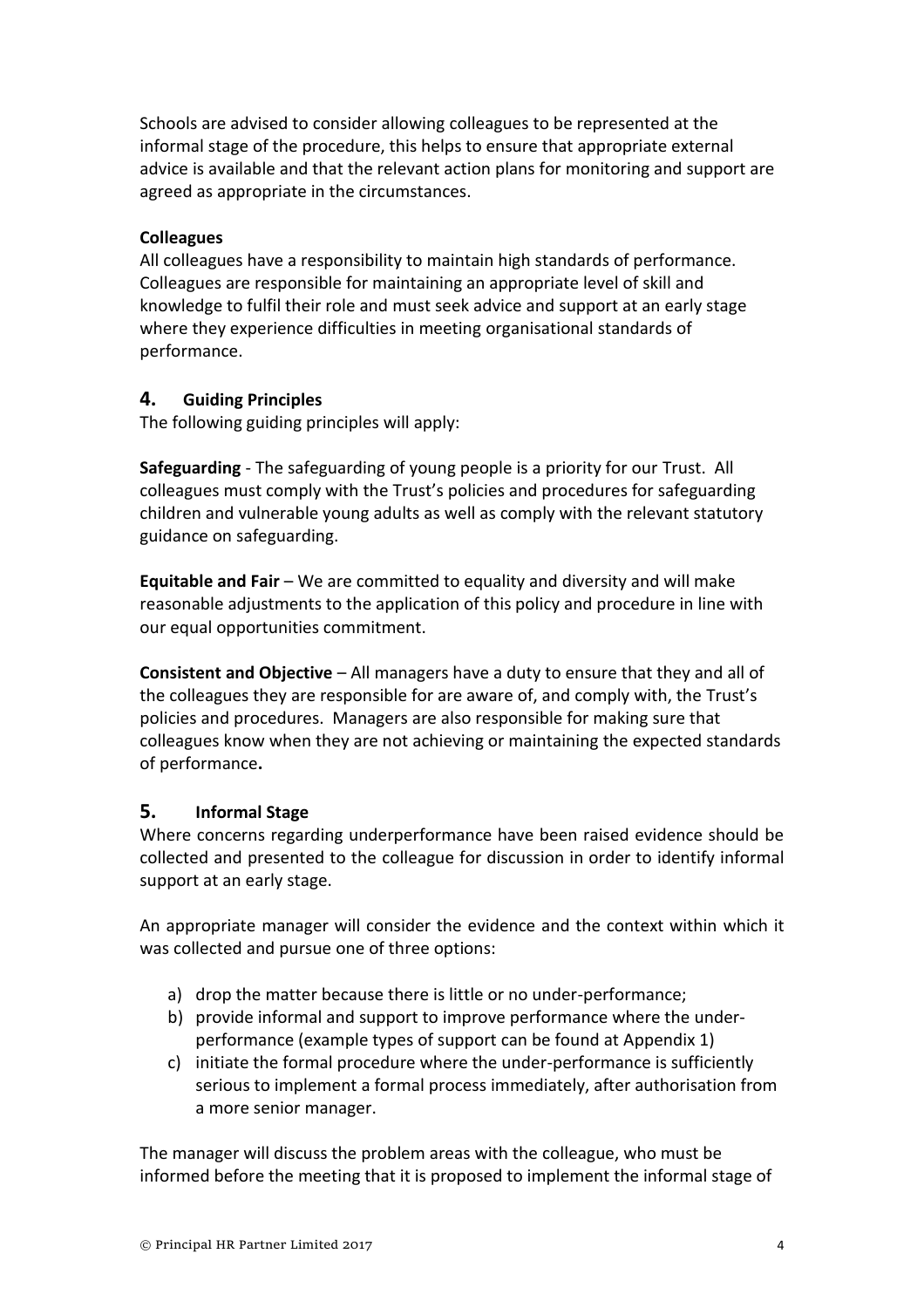the procedure and that (s)he may be accompanied by a trade union or other representative as appropriate.

The meeting will indicate:

- a) what is required of the colleague;
- b) what agreed support will be provided;
- c) how future performance will be reviewed and over what agreed period;
- d) that the formal procedure will be initiated if there is insufficient improvement;

This will be confirmed in writing to the teacher within 5 working days. The meeting should be supportive and avoid creating undue stress for the colleague.

Throughout the informal stage, those monitoring the performance should offer feedback and instruction to help the colleague improve performance. If training courses or assistance from other colleagues would be helpful, these should be arranged as soon as possible but should not interrupt the timing of the procedure.

After a period of review (which will not normally be less than 4 weeks) a firm conclusion should be reached.

The options will be either to:

- a) drop the matter;
- b) extend the informal period; or
- c) initiate the formal stage of this procedure

## **6. Link with Other Policies and Procedures**

**Grievance Policy** – In exceptional circumstances a colleague may raise a grievance about the CEO/Headteacher or manager during the course of a capability procedure. If the grievance is unrelated to the capability procedure, the matter should be investigated in accordance with the Trust's Grievance Procedure and should not delay the progress of the capability procedure.

However, depending on the circumstances it may be appropriate to suspend the procedure until the grievance can be considered. Such a delay should only be considered where there is a strong indication that the colleague has been mistreated and consideration should be given to bringing in another manager to deal with the capability case. Any records should be passed to the new manager and, if appropriate, the capability procedure should be continued within the same timetable.

**Managing Attendance at Work Policy -** Absence which is triggered by the capability procedure, and which management believe is likely to be long term, should be referred immediately to the occupational health adviser to assess whether the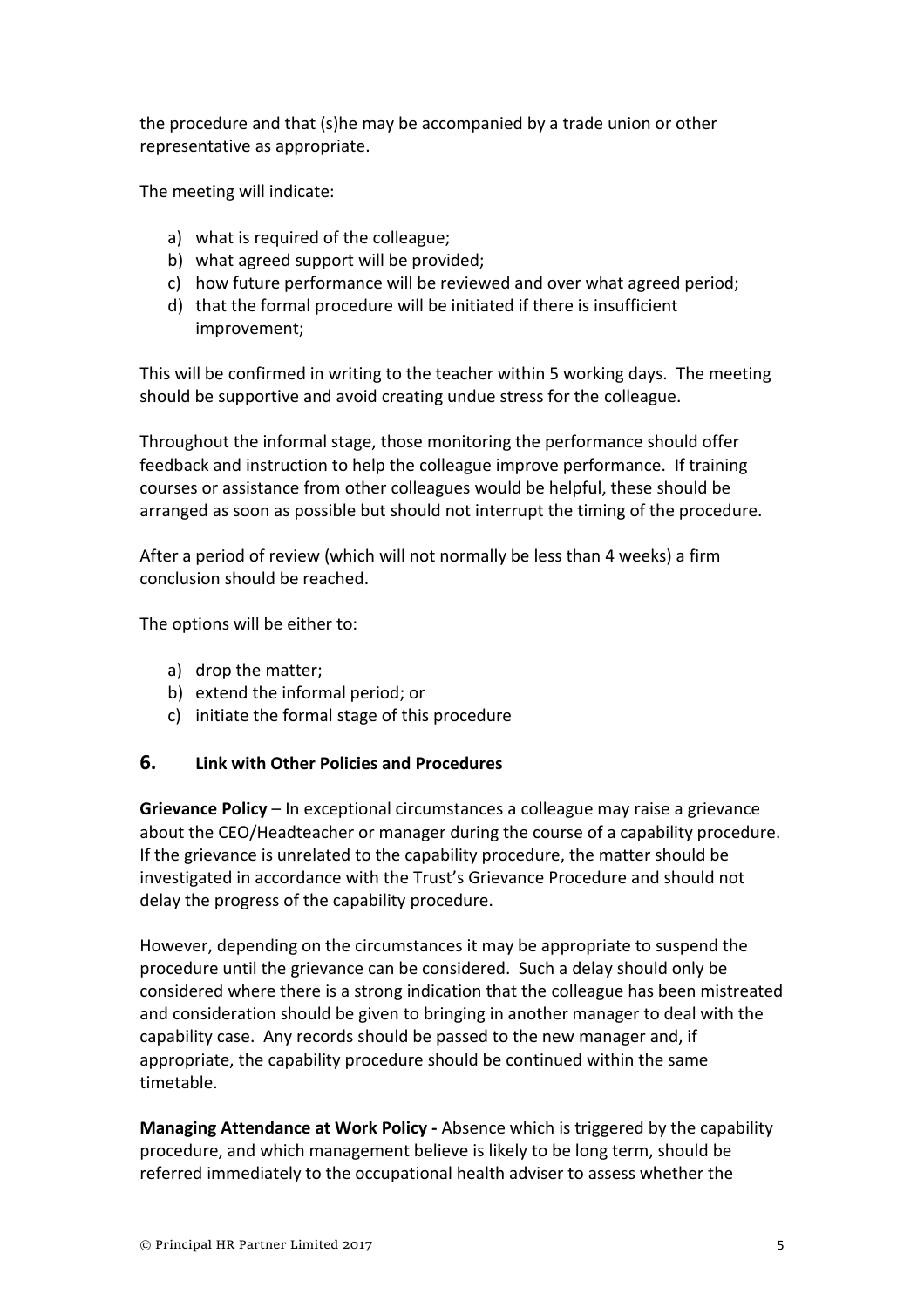colleague is fit for continued employment. Short absences should not delay any part of the formal stage of the capability procedure. Reasonable steps should be made to enable the colleague to attend formal meetings, but where the colleague is unable to attend, these may proceed if the absence is protracted and the operation of this procedure is a substantial factor in the illness. If the colleague is absent from such meetings a full account of the evaluation should be provided in the letter confirming the decision taken.

## **7. Formal Stage**

#### **First Formal Meeting**

The appropriate manager will prepare a report on his/her concerns with the colleague's performance and arrange a meeting to discuss this with the colleague. The colleague has a right to be represented at all formal meetings and should be strongly advised to be accompanied by a trade union representative or colleague. The colleague will be given notice of the first formal meeting and a copy of the manager's report at least 5 working days beforehand.

The first formal meeting may provide new information or put a different interpretation on evidence collected. If it becomes clear that further investigation is needed the interview should be adjourned for an appropriate length of time to allow this to happen.

Having discussed the report with the colleague, the manager will adjourn the meeting to consider how to proceed. If the person conducting the meeting is satisfied that the colleague has made sufficient improvement, the capability procedure will cease and the appraisal process will re-start.

In other cases, the appropriate manager will decide to:

- a) provide continued support (except where already undertaken without improvement);
- b) issue a first written warning;
- c) issue a final written warning.

The first option is only relevant where new information, a different interpretation on the information collected, or further investigation suggests that the matter is not as serious as it first seemed. If some progress has been made and there is confidence that sufficient progress is likely, it may be appropriate to extend the monitoring and review period. The second and third options are relevant to any case where the manager remains seriously concerned about the standard of performance. During the meeting, or any other meeting which could lead to a formal warning being issued, the person conducting the meeting will:

a) identify the professional shortcomings, for example which of the standards expected of teachers or support staff are not being met;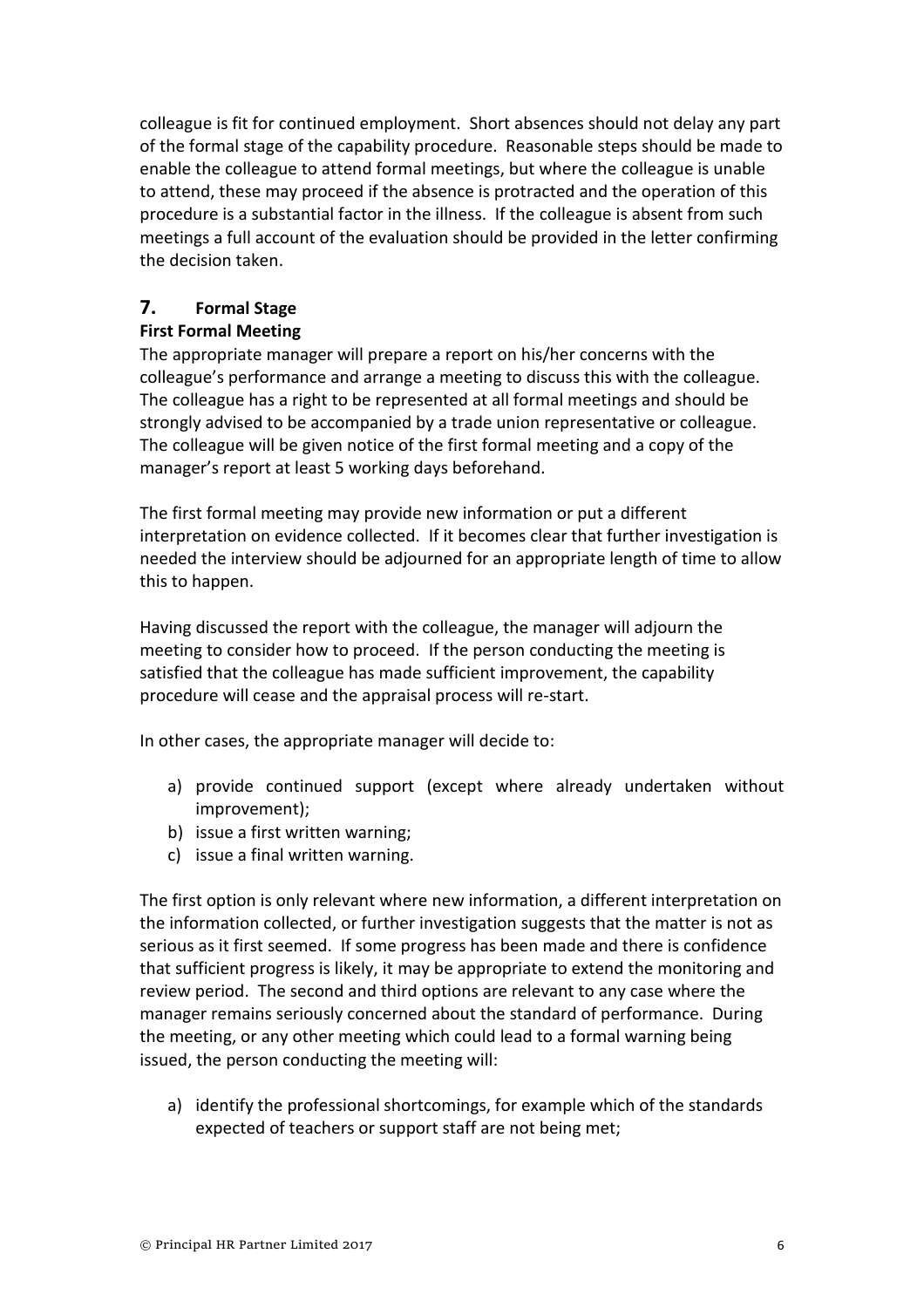- b) give clear guidance on the improved standard of performance needed to ensure that the colleague can be removed from formal capability procedures (this may include the setting of new objectives focused on the specific weaknesses that need to be addressed, any success criteria that might be appropriate and the evidence that will be used to assess whether or not the necessary improvement has been made);
- c) explain and agree the support that will be available to help the colleague improve their performance;
- d) set out the timetable for improvement and explain how performance will be monitored and reviewed. **The timetable will depend on the circumstances of the individual case and will be appropriate and realistic in light of the targets which are being set.** This will usually be between four and ten weeks and should not be longer than one term. It is for the school to determine the set period. It should be reasonable and proportionate, but not excessively long, and should provide sufficient opportunity for an improvement to take place;
- e) warn the colleague formally that failure to improve within the set period could lead to dismissal. In very serious cases, this warning could be a final written warning.

A letter will be sent to the colleague within 5 working days following the first formal meeting, recording the result of the investigations, the main points discussed at the meeting, confirming the decision and (where a warning is issued) giving information about the handling of the first formal assessment stage of the procedure. The letter will also indicate that the colleague has a right of appeal against a written or final written warning. Appeals must be sent to the CEO in writing within 5 working days of receipt of the outcome letter; the appeal will take place within 10 working days of notification of the appeal.

## **8. First Formal Assessment Stage**

The colleague's performance will be subject to a first formal assessment stage of no longer than one term. This involves regular monitoring and evaluation of performance, with guidance, training if necessary, and support to the colleague.

Monitoring and evaluations of performance will be undertaken, alongside a programme of guidance and support. Regular feedback and review should take place in order to provide opportunity for improvement throughout the assessment stage.

If the period at this stage is of 10 weeks or more, there will be a mid-stage evaluation of progress involving the manager, the colleague and his/her representative. This mid-stage evaluation gives an opportunity for the withdrawal of any additional support provided in the first period, if the evaluation has shown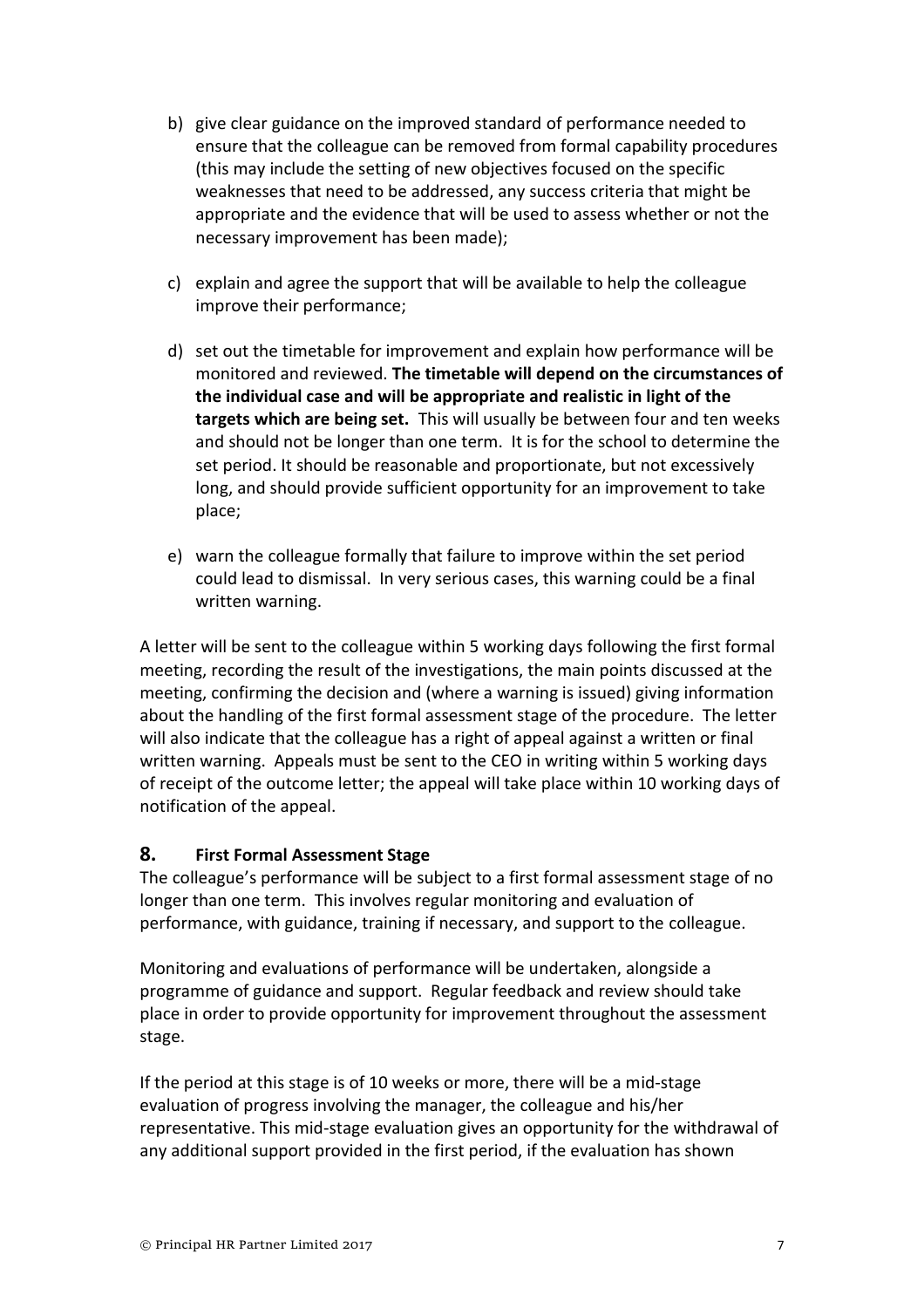satisfactory progress by the colleague up to that point. Alternatively, it allows for escalation or adjustment of the support, if insufficient progress is demonstrated.

If, at any point during this stage, the circumstances suggest a more serious problem, the review period may be curtailed and the procedure will move to a second Formal Meeting.

## **9. Second Formal Meeting**

The manager will prepare a report on his/her concerns with the colleague 's performance and arrange a second formal meeting to discuss this with the colleague. The colleague has a right to be represented at all formal meetings and should be strongly advised to be accompanied by a trade union representative or workplace colleague. The colleague will be given notice of the second formal meeting and a copy of the manager's report at least 5 working days beforehand.

Having discussed the report with the colleague, the manager will adjourn the meeting to consider how to proceed. If the manager is satisfied that the colleague has made sufficient improvement, the capability procedure will cease and the appraisal process will re-start.

In other cases:

- a) If some progress has been made and there is confidence that sufficient progress is likely, it may be appropriate to extend the monitoring and review period;
- b) If performance is judged to be unsatisfactory a final written warning should be issued. Formal monitoring, evaluation, guidance and support should continue for a second assessment stage. Arrangements for this should be explained at the meeting. The colleague will be told explicitly that failure to achieve an acceptable standard, with confidence that it can be maintained, may result in dismissal. The decision and main points of the meeting should be recorded in a letter to the colleague. The letter will also indicate that the colleague has a right of appeal against a written or final written warning. Appeals must be sent to CEO in writing within 5 working days of receipt of the outcome letter; the appeal will take place within 10 working days of notification of the appeal.

## **10. Second Formal Assessment Stage**

The colleague's performance will normally be subject to a second formal assessment stage of 4 weeks. This involves regular monitoring and evaluation of performance, with guidance, training if necessary, and support to the colleague.

The procedure is the same as for the first formal assessment stage. If performance has been satisfactory, and there is sufficient confidence that it can be maintained, the capability procedure will cease and this will be confirmed in writing.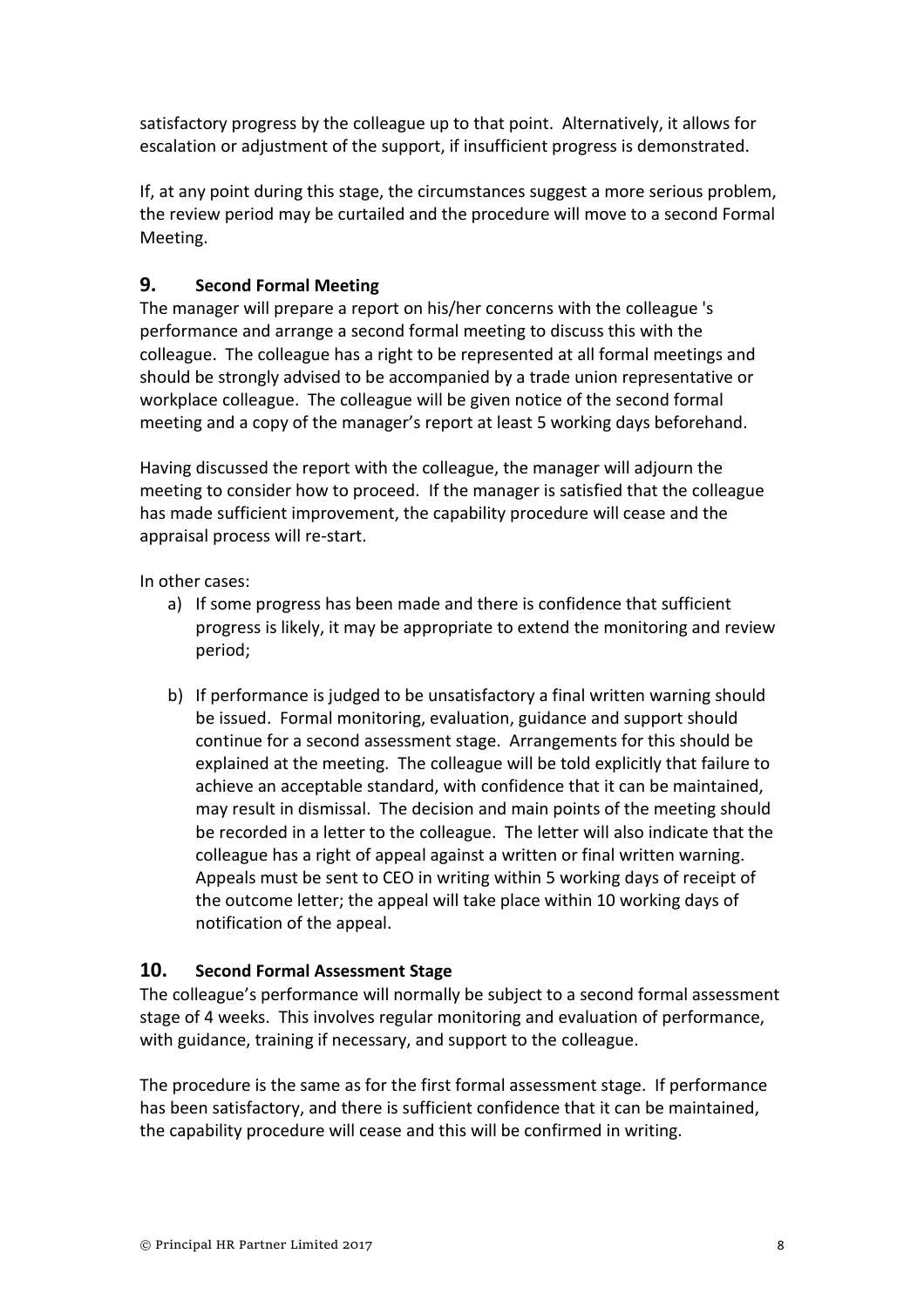If performance is unsatisfactory, the colleague should be informed that the matter will be referred to the Board of Directors.

## **11. First Committee Stage – consideration of dismissal**

The Board of Directors should set up a committee. This must hear the representations and recommendations brought by the appropriate manager conducting the capability procedure, and any representations that the colleague may wish to make. The Board of Directors should also set up an Appeal Committee to hear any appeal against a dismissal decision. None of the Directors on the First Committee should be on the Appeal Committee.

The appropriate manager will prepare a report to the first committee summarising the concerns with the colleague's performance and the outcomes during the assessment stage(s).

The colleague will be given notice of the date of the meeting and a copy of the appropriate manager's report at least 5 working days beforehand. The colleague has the right to be accompanied by a trade union representative or workplace colleague. The procedure for the meeting is attached as Appendix 2.

The Committee may decide:

- a) to drop the matter because it is not satisfied that there is underperformance;
- b) to allow a further period for improvement;
- c) to dismiss the colleague with appropriate notice;

The Committee's decision will be confirmed in writing and within 5 working days. It will include the reasons for the decision and the colleague's right of appeal.

## **Right to be Accompanied**

You have the right to be accompanied by a trade union representative or workplace colleague at any meeting or hearing which forms part of the formal capability procedure.

The representative/colleague may address the meeting/hearing, to put and sum up your case, respond on your behalf to any views expressed at the meeting and confer with you during the hearing. They may also request an adjournment and ask questions of anyone present. The companion does not, however, have the right to answer questions on your behalf, address the hearing if you do not wish it or prevent the hearing from progressing.

Under this procedure, you do not have the right to be accompanied by anyone else (such as a spouse, partner, other family member or legal representative).

However, it would not normally be reasonable for you to insist on being accompanied by a someone whose presence would prejudice the hearing nor for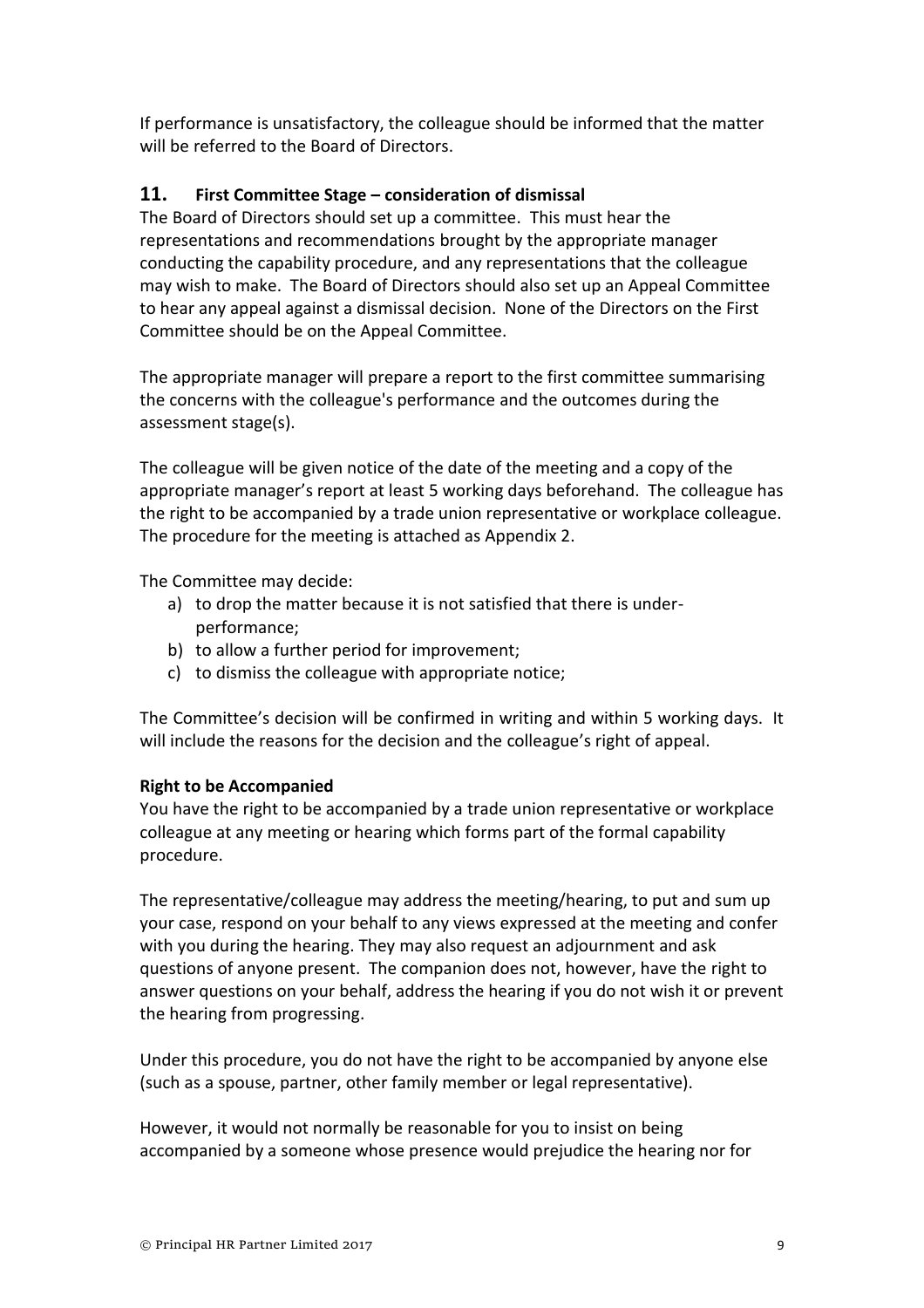you to ask to be accompanied by someone from a remote geographical location if someone suitable and willing was available on site.

Where appropriate, eligible colleagues, for example those with disabilities or language difficulties, may have the attendance of a supporter or interpreter.

## **Action against Trade Union Representatives**

Disciplinary action against a TU representative can lead to a serious dispute if it is seen as an attack on their functions. Whilst normal disciplinary standards apply to a TU representative's conduct as a colleague, the relevant full-time official should be notified of any action (including suspension) that the employer proposes to take. All reasonable efforts must be taken to ensure that disciplinary action is not taken against a TU representative until the relevant full-time official has had an opportunity to be present at any stage of the formal procedure.

## **12. Appeals**

Following the issue of a formal warning, a final formal warning or a decision is to dismiss, the colleague has the right of appeal to the Appeals Committee.

A colleague wishing to appeal must notify the CEO in writing, within 5 working days of the written notification of the outcome, of their intention to appeal.

#### It should include:

- a) the grounds of appeal which may include;
	- I. Facts disputed
	- II. Procedural fault or principles not followed
	- III. Previous evidence not fully investigated
	- IV. Evidence not previously considered
	- V. Level of warning not considered to be appropriate
- b) whether they wish to be represented or accompanied at the meeting of the Appeal Committee and, if so, by whom;
- c) whether they propose to call witnesses at the meeting and, if so, who those witnesses are;
- d) whether they wish to introduce any additional documents not used previously. If so, these should be included with the letter of appeal.

The appeal will take place within 10 working days of notification of appeal. The procedure for the meeting is attached as Appendix 3.

The appeal will be heard by a manager more senior manager or panel of Directors who have not been involved in any prior decision making. The appeal manager or panel may be supported by a specialist adviser; the adviser has no decision making powers.

#### **13. Data Protection**

The Trust will comply with the provisions of the Data Protection Act 1998 and the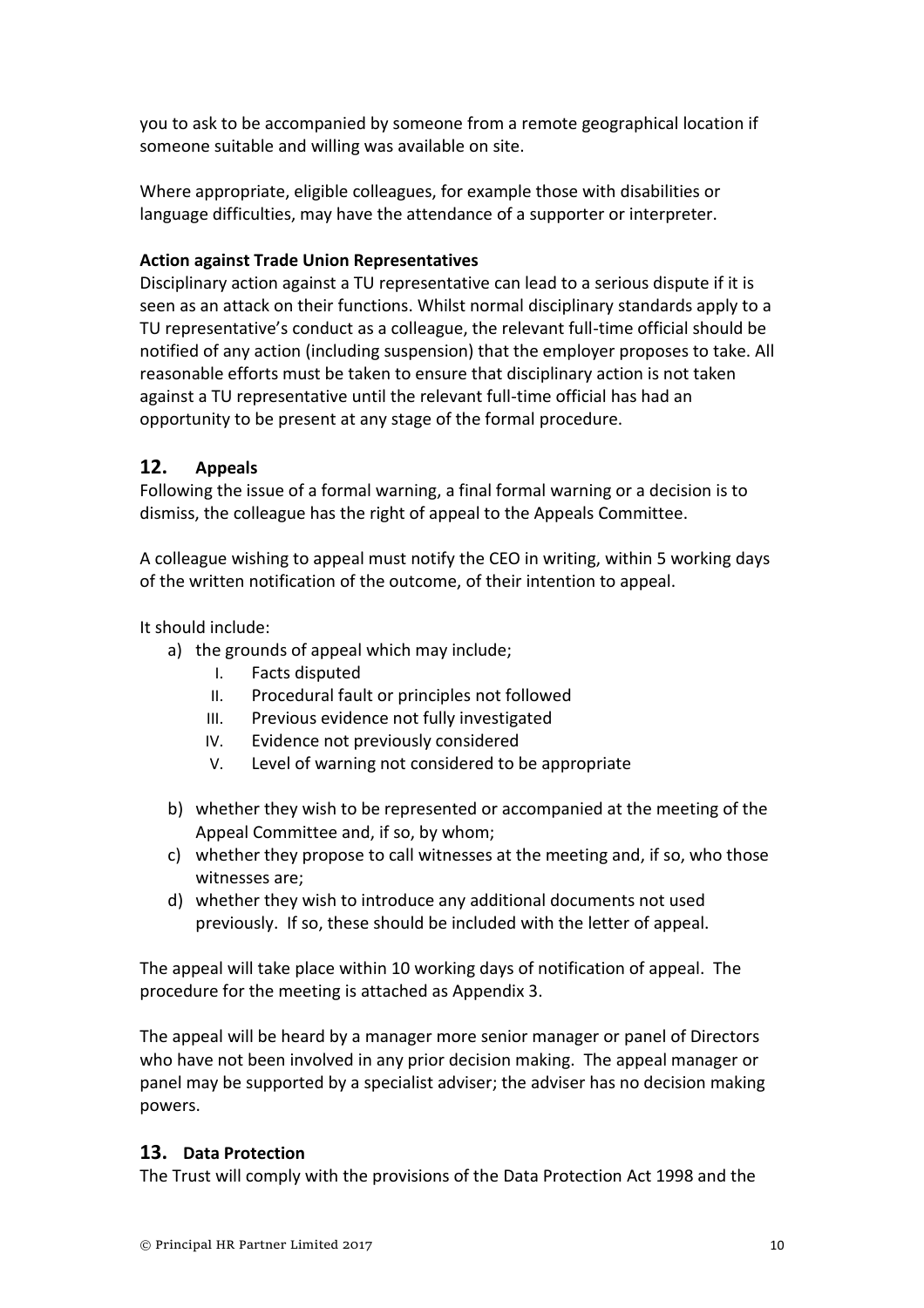General Data Protection Regulations 2018. Employee data will be processed by the Trust in accordance with the principles of that legislation, as necessary for the performance of the employee's contract of employment and/or the conduct of the Trust's business. The Trust will ensure that personal information about an employee, including information in personnel files, is securely retained.

Minutes of formal meetings will be given to you for your information and copies of notes, letters and action plans should be retained on file.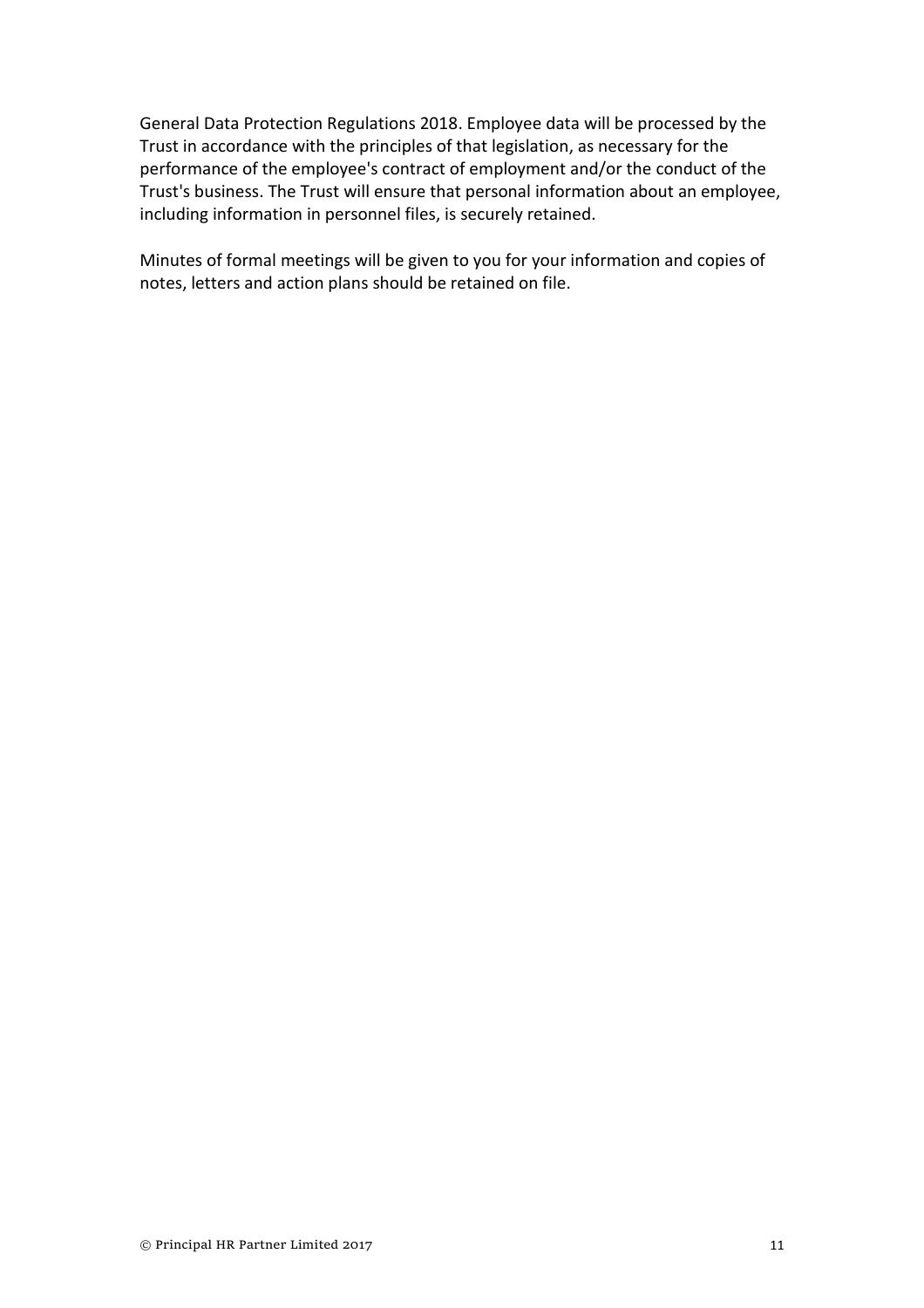#### **Examples of possible support**

- 1. Advice and encouragement from management, colleagues and identified professional support;
- 2. Assigning a mutually agreed mentor;
- 3. Opportunities to observe exemplar practice of others in the colleague's own school or at another school;
- 4. Opportunities to review own practice and adapt and implement improvements accordingly;
- 5. Support of experienced staff/subject managers/Headteacher advisers to lead lessons or team teach or to advise on management processes;
- 6. Specific training or other opportunities for professional development;
- 7. Attendance at courses aimed at rectifying specific weaknesses;
- 8. Seeking appropriate medical advice where ill health appears to be a contributory factor;
- 9. Consideration of redeployment, changes to role and/or responsibilities, changes to working pattern, suitable adaptations as appropriate;
- 10. Consideration of and adaptation of present commitments if at all practicable (e.g. by the voluntary relinquishing of additional responsibilities and associated responsibility payments);
- 11. In school workshops/coaching for example on class management or pupil behaviour;
- 12. Observation of particular, agreed issues within the classroom and appropriate supportive feedback;
- 13. Opportunities to enhance the individual's status, e.g. specialist teaching in a primary school, leading sessions on areas of expertise, additional non-contact time to carry out specified responsibilities as appropriate;
- 14. Advice on curriculum and lesson planning procedures;
- 15. Advice on teaching and learning styles.

#### **Note: the agreed support should indicate the improvement it is intended to secure.**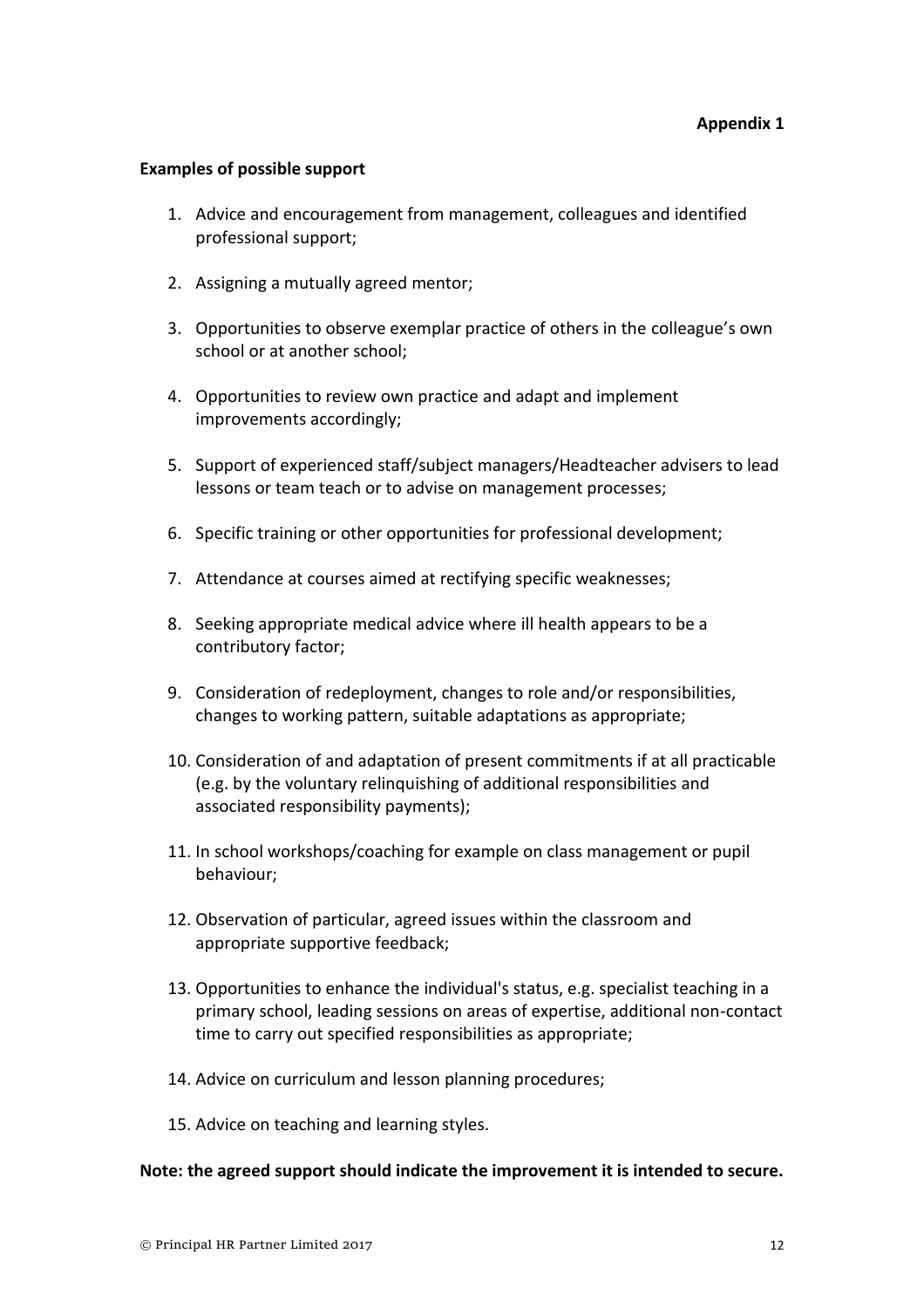#### **Appendix 2**

#### **First Directors Committee Meeting Procedure**

- 1. Introduction by Chair: explanation of procedure.
- 2. Appropriate Manager should amplify the report prepared recommending the dismissal of the colleague.
- 3. The Appropriate Manager may present witnesses.
- 4. Colleague (or representative) may ask questions of Appropriate Manager and witnesses.
- 5. Colleague (or representative) should put case against dismissal.
- 6. Appropriate Manager may ask questions of colleague and witnesses.
- 7. The Committee may ask questions of Appropriate Manager, colleague and witnesses.
- 8. Appropriate Manager to sum up case.
- 9. Colleague (or representative) to sum up case.
- 10. Parties to retire. (Professional Adviser may remain with the Committee to offer advice.)
- 11. The Committee will consider the case and notify the parties of their decision. This may be conveyed verbally, at the conclusion of the hearing or soon after. The decision will then be confirmed in writing by no later than 5 working days after the meeting.
- 12. This procedure may be varied by agreement of all the parties.